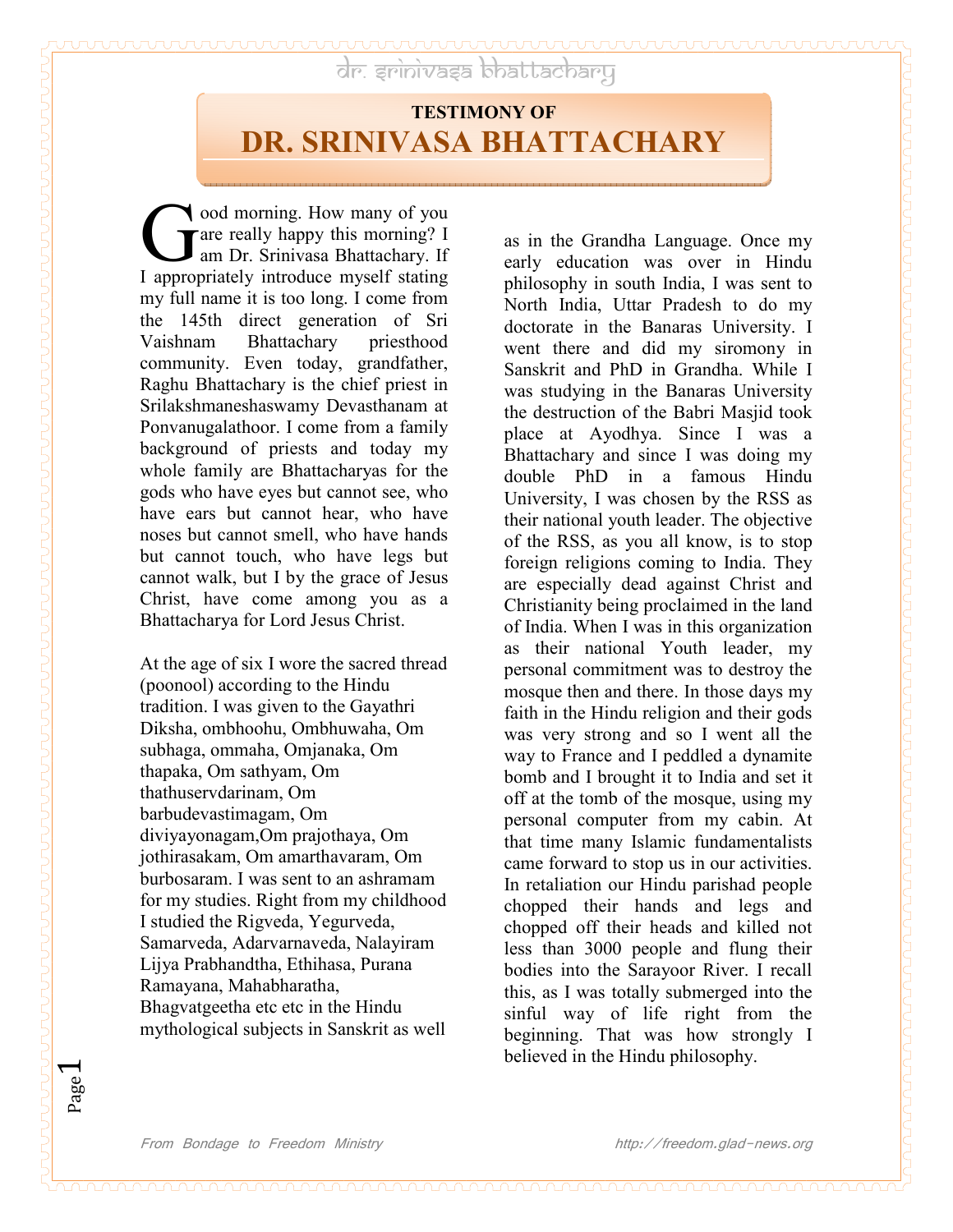After this incident I was doing the research work in my university library. The research topic that I had taken for my thesis was "How will man go to the kingdom of God after his death?" How will a man reach the Brahma patha or Sivan Narayan Patha or how can we go to the kingdom of God. While I was going through many books in the library, a very old sanyasi came to the library and called out to me. He was having a long beard and very long hair. He was wearing only an ordinary dhoti. He called me out, and giving me a small piece of paper he walked out. I did not know who he was or where he came from. After he left I looked at the small piece of paper and on it was written the verse from John chapter 3 verse 16. "For God so loved the world that He gave His only begotten son, for whosoever believeth should not perish but shall have everlasting life". The more I read this scripture the more it began to inspire me in the very depth of my heart. My dear brothers and sisters why did this particular scripture inspire me so much? The word of God says in John, chapter 1 that the word of God consists of life. I went to all my gurujis and asked them who is this begotten son. All they could tell me was that the begotten son is Krishna Paramatma and Rama Paramatma etc etc but nobody told me that Jesus is the only begotten son. For one month I was desperately hunting for the answer. After one month, one particular morning I was sitting in my dormitory going through this piece of paper once again. Tears started to gush out my eyes to know who this begotten Son of God is. Then I heard a voice telling me to read the rigveda. Upon opening it what I read in Sanskrit was " Santhakaram purakasayanam, pathmanabam suresham,

vishwakaram…….mekavarnam….lakshi kanthan…yogikirtham vandal bishnumbam, survalokayika…." which means, "The God so loved the world , that he gave his only begotten Son of God that whosoever believes in Him will have everlasting life". When I read the bible scripture in my own Rigveda I decided that even if I die I must obey this only begotten son and that I must surrender my life to Him.

My exams got over and after finishing my thesis I registered the same with the registrar of the university. When the result came, by the grace of our Lord Jesus Christ I came first in the whole of India in both my doctorates. I was invited to Delhi to be awarded the presidents Gold medal in the Indian parliament amidst all the distinguished parliamentarians. But all this did not give me any joy. Here I was born into a royal family of Nepal, with my family breeding 13 elephants and having 108 divine temples across the world where we are the chief priests, having obtained double doctorates and double gold medals from the president and yet having no peace nor joy in life. The bible says, "If a man gains the whole world and yet loses his soul what is the use?"

There was a great vacuum in my life. I still did not know Jesus as the saviour of the world, nor as the prince of peace, nor as the redeemer of the world and in such a state I found myself making preparations to return to Tamil Nadu. I booked my ticket on the Ganga-Kaveri express. At Varnasi station I boarded the train and subsequently arrived in Madhya Pradesh. All the while I was reading John 3:16. Something told me that I should keep meditating on this

Page  $\boldsymbol{\sim}$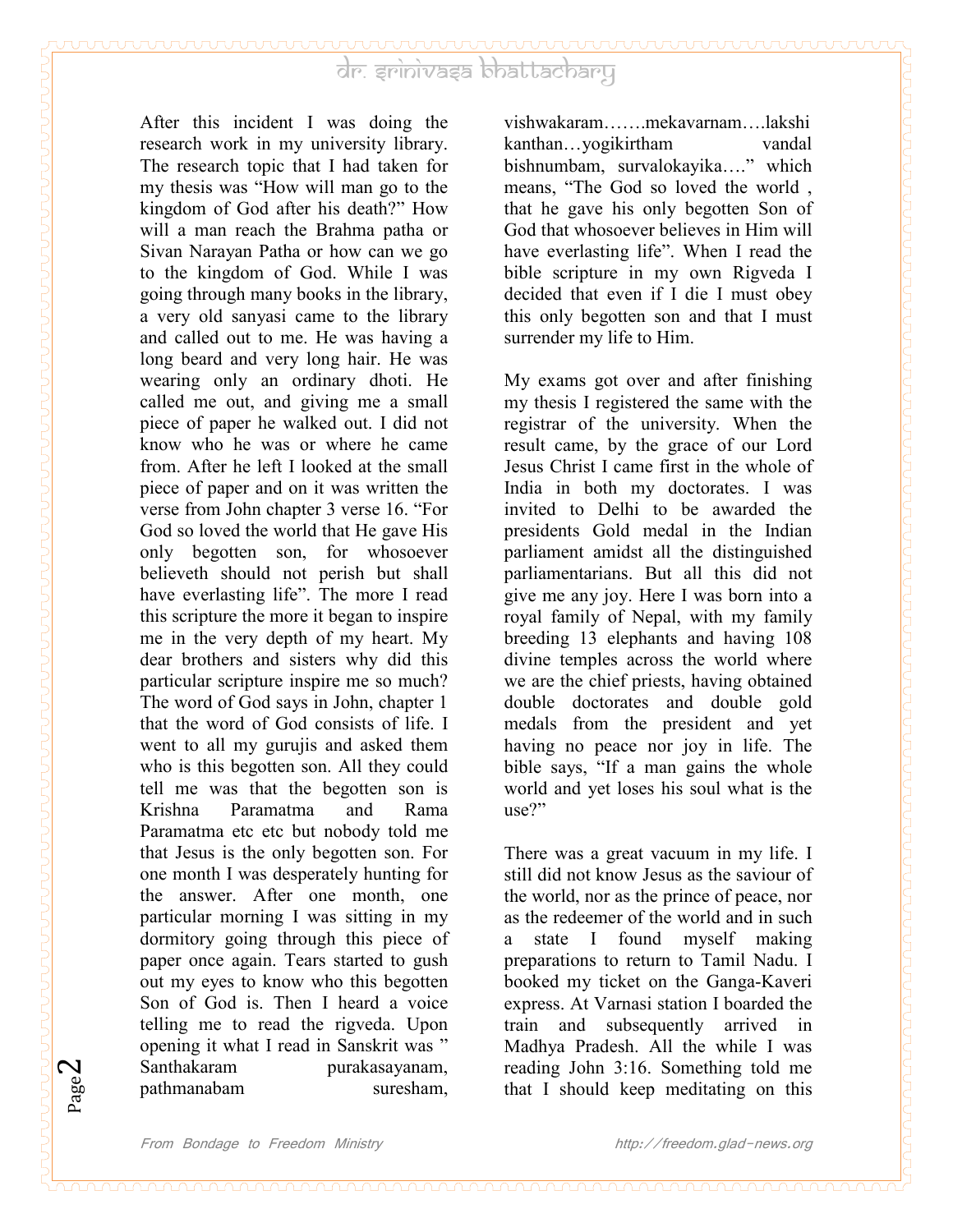verse and I did so till the train pulled into Madhya Pradesh. The railway staff went for a coffee break and at the same time I heard a voice telling me to get down at this station. I was wondering why I should do this for I did not have any relatives there. The more I refused to listen to the voice the more persistent it became. Finally I gave in and got off the train. After a few minutes the train left the station and I was left alone on the platform. Again I heard a small voice telling me to start walking. I started to walk. After walking for nearly 3 kilometers I came to a place called Baratpur. Mapier town in Jabalpur city. The moment I came to this particular spot, where there was a cement arch, I saw the same old sanyasi who had come to my college library, 800 kilometers away, coming towards me pointing his fingers at me. Putting his hand on me he said, "The Lord who you wanted to know in your life is Jesus Christ. The only begotten son whom you are seeking is Christ. He loves you and forgives your sin and he is going to cleanse you from all your sinful natures. He is going to give you a new life". When he said all that I could not control myself. Here was a very simple man, very old and ordinary, but yet filled with the resurrected power of the Lord, preaching the gospel to me. I humbled myself and yielded to that saint.

From there he took me to a place called Bidagarh. That is where the Narmada River flows into a very high velocity. We crossed the river and went to the other side where we could find no human beings at all. He took me into the forest and he took me inside a cave. With a great burden he knelt in the cave and opening the bible he started to preach the gospel. He told me how God

created the heavens and the earth, the rivers and the seas, the plants and the animals and how he created human beings. He told me of the fall of man into sin and how the Lord Jesus Christ came into this world as the Messiah, how much He suffered on the cross at Golgotha and how he finally died. When I heard all this I could not control myself for in Hinduism there are 33 crores ( millions) gods. But none of the gods came to die for me and my sins. But here I found the Jesus came and died for my sins. Even Hinduism says very sincerely in the Samaveda, "Every man is a sinner and unless he is cleansed by the precious blood he cannot go into the kingdom of God". But we find that no one came to shed their blood in Hinduism but we find Christ having done it. I opened my heart to the Lord and cried, "Lord I am very sorry . Lord I open my heart unto you. Lord it was for my sins that both your hands and your legs were nailed to the cross. It was for my sins that you wore the crown of thorns on your head. It was for my sins that a spear was thrust into your right ribs. Lord I am sorry and please forgive me Lord".

The Lord was merciful to me . As it says in the bible "He that covers his sin shall not prosper but whosoever shall confess it and forsake it shall have mercy". Again it also says, "If you confess your sins, He is faithful and just to forgive you all your sins and cleanse you from all unrighteousness". I did it in the presence of the Lord. I wept bitterly for all my sinful activities right from my childhood to that day. God heard my prayers for in the bible it is written in revelation chapter 3:20, "Behold I stand at your door and knock, and if any man heareth my voice, open the door. I will come to him and will sup with him and

Page ო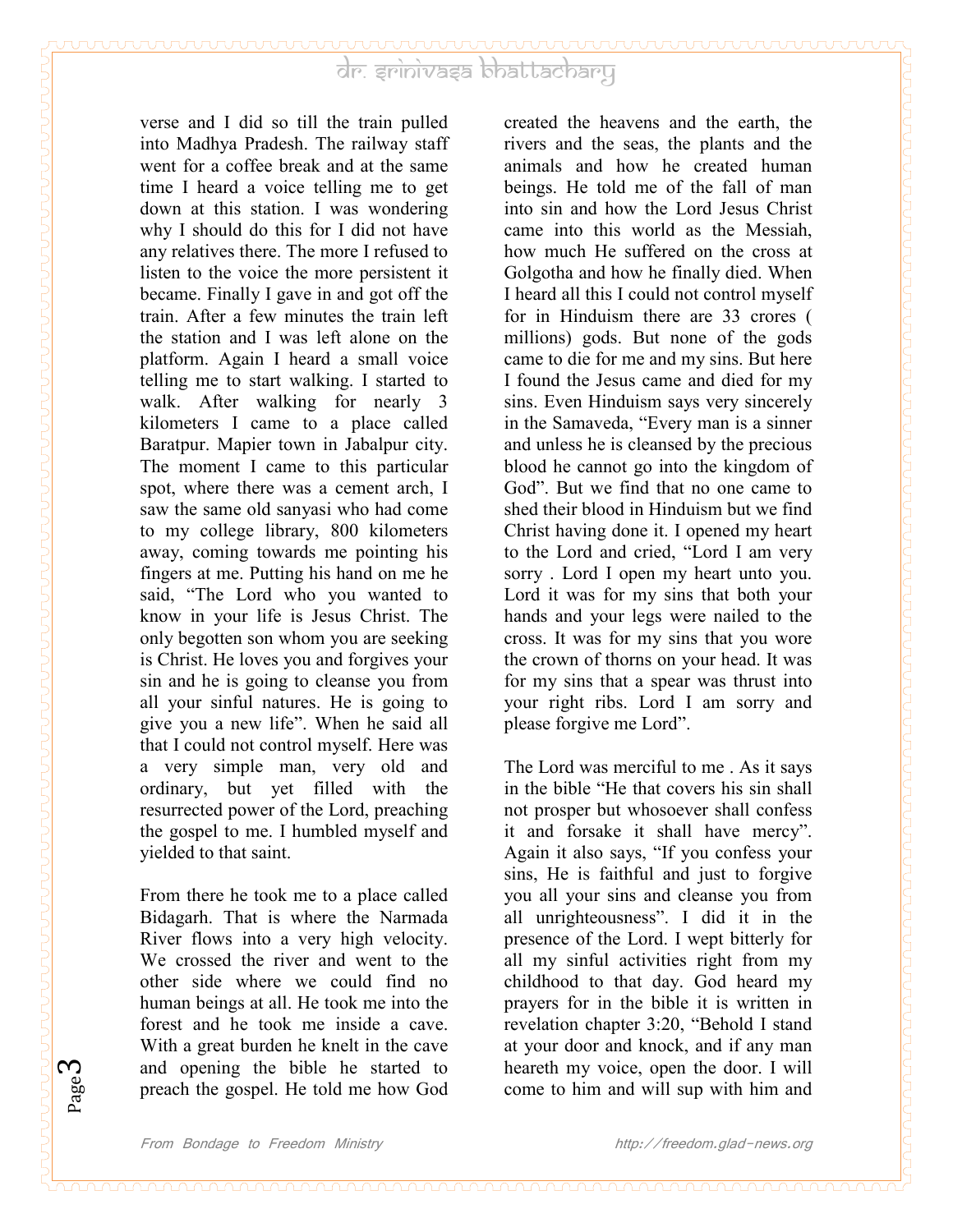he with me". He stands at your door and knocks. It is because when he chooses a son or a daughter for his kingdom, he has the courtesy to knock. Satan never knocks. For him a small ventilator is enough to creep in through. Lord Jesus alone can bless. That is how I came to know the Lord. After accepting Jesus as my personal saviour, He showed me many areas in my life where there was still sin and on my part I confessed and prayed and got myself cleansed by the blood of Jesus.

I stayed for two months with the old man in the forest. Every morning we used to kneel together in the presence of the Lord for hours and pray and meditate upon the word of God. After 2 months one day he took me to the Narmada River and baptized me in the name of the Father and the Son and the Holy Spirit. It is very difficult for me to say everything that happened to me that day. As David says in the 23rd Psalm, he prepared a table for me in the presence of my enemies and he anoints my head with oil. My cup runneth over, surely goodness and mercy will follow all the days of my life and I will dwell in the house of the Lord forever. That was the assurance I got. After I received the Holy Spirit, the old man told me "Now God has brought you to Judea and then he will take you to Samaria and from there to the uttermost parts of the Earth". He explained to me that Judea meant him, Samaria meant my hometown and community. He told me that I was to go back to my community and preach to them the gospel. I went back to Nepal.

The moment I reached home my parents were standing outside. My father did not allow me to go inside the house. They said to me. "We sent you to get a higher

education in the most famous university. You received 2 gold medals from the president of India. After all this you are returning as a poor, downtrodden, inferior untouchable caste. What happened to you?" They left me standing at the door and after asking for some Ganges water from the temple my father proceeded to give me a bath as I was defiled. He poured that water over me. Even then according to them I was still impure for only external purification had taken place and I still needed internal purification. So he sent another priest to the backyard of the house and asked him to bring a glass of cow's urine. I was told to drink this by my father. In our family our father is very revered and in no way do we show any disrespect to him. Therefore when he commanded me to drink I had to obey. I silently received this and saying "victory in the blood of Jesus", over and over again, I silently drank it. Only then was I allowed to enter.

My parents were still afraid that I might sneak out and join some Christian church in Nepal, and once or twice without my father's knowledge I did visit a faith home in Nepal. Thus my father started to give me so much work that I would always find myself to be busy. I was given lot of chores to do, even in the temple mainly cleaning and washing various idols housed there. All this I did obeying my father, always saying "Victory in the name of Jesus". Wanting to punish me he left me behind in the temple one night.

These temples were constructed 2000 to 3000 years ago and right from the entrance to the Mola Sarpa Graha, we had to walk not less than 3 km. The ceiling is 100 to 120 ft high and at night

Page 4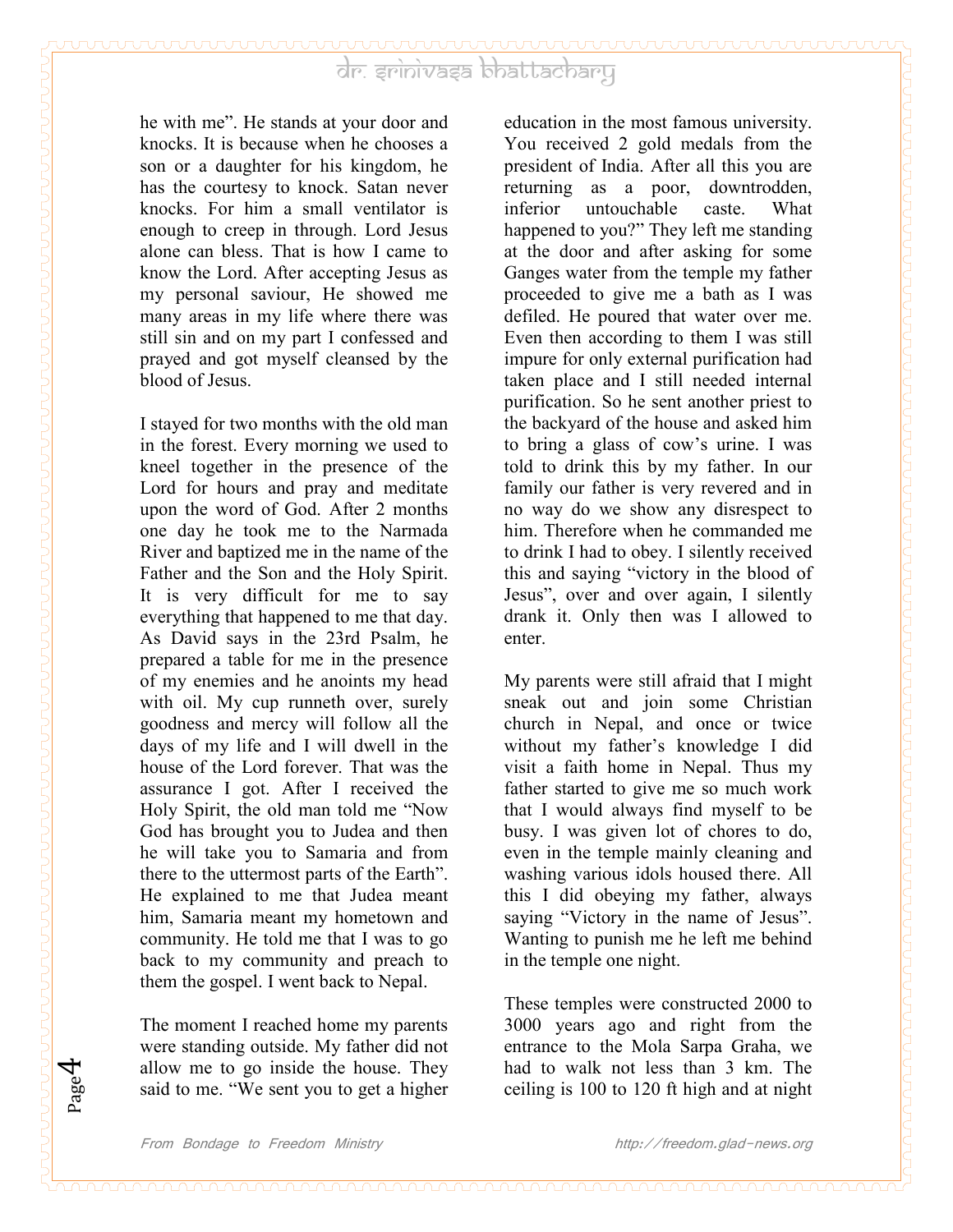there are no lights as there were no electricity connections. The temple was also infested with poisonous snakes and scorpions. For many days I was not given any food nor did I have any proper clothing. But amidst all these dangers I knelt down and prayed, "Lord without your will I can never be here. I do not know for what reason you have kept me here but help me to proclaim and lift your name to these people. Lord open the door where I can proclaim the good news for David said in the scripture, "What shall I do unto the Lord who has given me the joy of salvation?" Again in the very next scripture he says," I will offer to thee the sacrifice of thanksgiving and will call upon the name of the Lord, I will pay my vows unto the Lord in the presence of all his people". The next morning about 60 bhattacharyas came to open the temple early in the morning and doing so they came inside. I was on fire and at that moment called out to the bhattacharyas. "Come here. What does your Vedas say about God? What does Hinduism say about God? Who is true God in Hinduism? What are the characteristics of God mentioned in Hinduism? What does Hinduism say about how a man can go into the kingdom of God? Who is the true god that can bring salvation to mankind? For example Om Shri brahmaputhraye namaha- what does this mean? The only begotten son I worship thee. Who is the only begotten Son? It is the Lord Jesus Christ. Om shri Martha Namaha- the Holy Spirit of God I worship thee. Who is the Holy Spirit of God? Again it is the Lord Jesus Christ. Om shri Kannisuthayeha namaha-which means the Lord who is born to a virgin. Om vidyshtayaha Namaha- the Lord who had the circumcision I worship thee. Om shri Panchkayika namaha- the Lord who

had the five injuries for the sake of mankind. Om shri vriksh shula arudayaka nama vrisha pondha marthil shulathil siluthayil baliyanavare, umbaye nan namaskarikunen. Who is the Lord who died on the cross of Calvary? All this is our Lord Jesus Christ. Our God is not a dead God. It is true that he came as a messiah to this world. He preached the gospel. He cancelled the devils and the demons. He healed the sick people ad brought salvation to so many people and finally he died on the cross of Calvary, he was buried but he did not become sand. Om Shri mrithyu nayaya namaha meaning the Lord who resurrected from the depths of the Earth on the third day I worship thee". By the divine grace of God 13 people accepted the Saviour. Out of them 6 took baptism. Today they are strong believers. All this God did for His glory.

Like this I was inside the temple with these people for 6 months and in the meantime the RSS people came to know about me and so did the BJP and the Shiv Sena along with a lot of other Hindu organizations. They came to Nepal and pulled me out of the temple and thrashed me mercilessly. They fractured both my hands. Today the hand you see is not the real one but an artificial one. In one hand I have 16 screws fixed in my elbow and steel plated within. They poured acid all over me and threw me into the streets. They told me that if I preach Christ anymore then they would kill me. My parents asked me to get out, as I had become a danger to their survival. I was shunned by my family, community, friend and villagers. At a total loss as to what to do then and there I knelt and prayed to the Lord and asked him what He wanted me to do. I claimed His promise where He

Page ∟∩

᠇ᡨᡉᡂᡂᡂᡂᡂᡂᡂᡂᡂᡂᡂᡂᡂᡂᡂᡂᡂᡂᡂᡂᡂᡂᡂᡂᡂᡂᡂ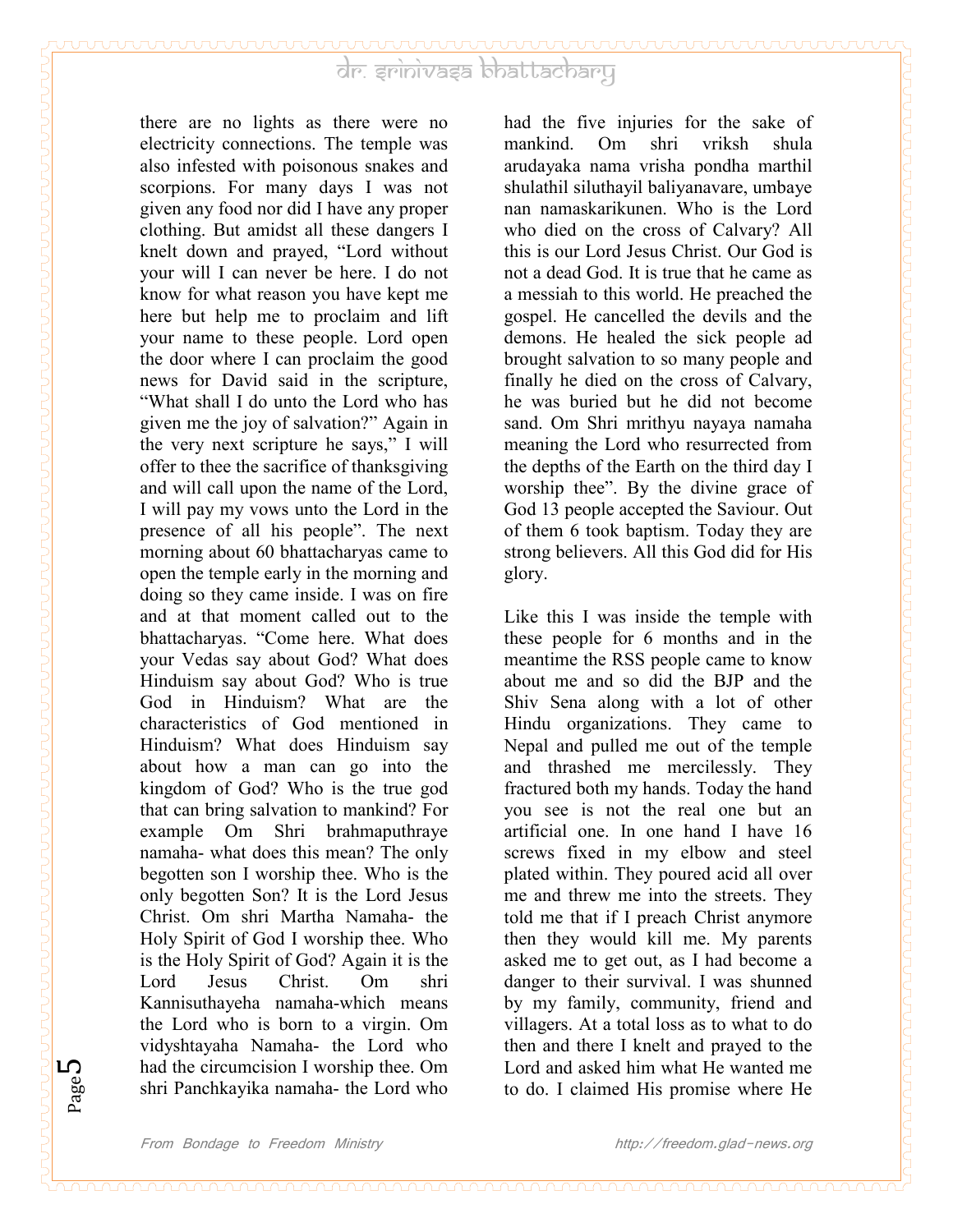said that in the days of your trouble I will deliver you and you will glorify me. The Lord told me that along with Judea even Samaria was over and so "Step out in My name and I will take care of you". I asked for confirmation from the bible if God wanted me to go out for full time mission work and the scripture given to me was John chapter 1:5 "In the beginning was the word and the word was with God. All things are made by Him and with Him not anything made or was made. In Him was life and the life was the light of men. And the light shineth in darkness and the darkness comprehendeth it not." "But as many received Him to them He gave power to become the sons of God even to them that believe on His name" (John 1:12). Based on this scripture I was convinced that I was truly a child of God.

Slowly I made my way to the faith home in Nepal. There God miraculously provided me first aid and a plane ticket to the Bombay Navarathna hospital for treatment. I took complete treatment for 6 months and now I am all right. After that I went back to Nepal once again. My household did not open the door and they told me to leave. I did not do what to do with my life. There were so many denominations in Christianity like Roman Catholics, Jehovah witnesses, Marthomites etc etc. All I knew was the Father God, the Begotten Son and the Holy Spirit. After this I went into many parts of Nepal and interior villages to proclaim Christ. I was expelled from Nepal for preaching the Gospel. I went to Tibet and from there came to North India. Finally today I am in South India. Today right from Kanya Kumari in the south to Kashmir God has taken me to proclaim the good news. Other than parts of India, God took me to Sinapore,

Malaysia, Hongkong, France, Sweden,Germany and Czechoslovakia. I came without anything yet I lack nothing. When I came into the ministry I did not have any money on me yet I cannot say that I have gone hungry even once. God provides me with everything that I want day by day. I am also on the RSS hit list. Ten days ago I was coming back to Tamilnadu from Rajastan and I was circled by the RDD people and I lost all my properties to them. By the grace of God I am well today.

My dear brothers and sisters all this while you have been listening to my testimony fro the glory of our Lord Jesus Christ. I request you to get a step closer to the cross of Calvary so that your life would be blessed more. I also humbly request you to uphold me in prayer because the word of God says, "He that has put his hand on the plough and withdraws is unworthy for the kingdom of God" Today you and me, we have put our hands on the plough of our Lord Jesus Christ. Come what may we must till the Christian ground to produce thirty, sixty and hundred folds of fruits for the glory of Lord Jesus Christ. Then only we can boldly say like Paul said "I have fought a good fight, I have finished my course, I have kept the faith; henceforth there is laid up for me a crown of righteousness, which the Lord, the righteous judge shall give me at that day: and not to me only but unto all them also that love His appearing". Initially Paul was also torturing and persecuting Christians and the early churches.

Then on the road to Jericho near the city of Damascus he was touched by the power of God. Right away he fell flat on the road. When he got up he was blind.

Page 6